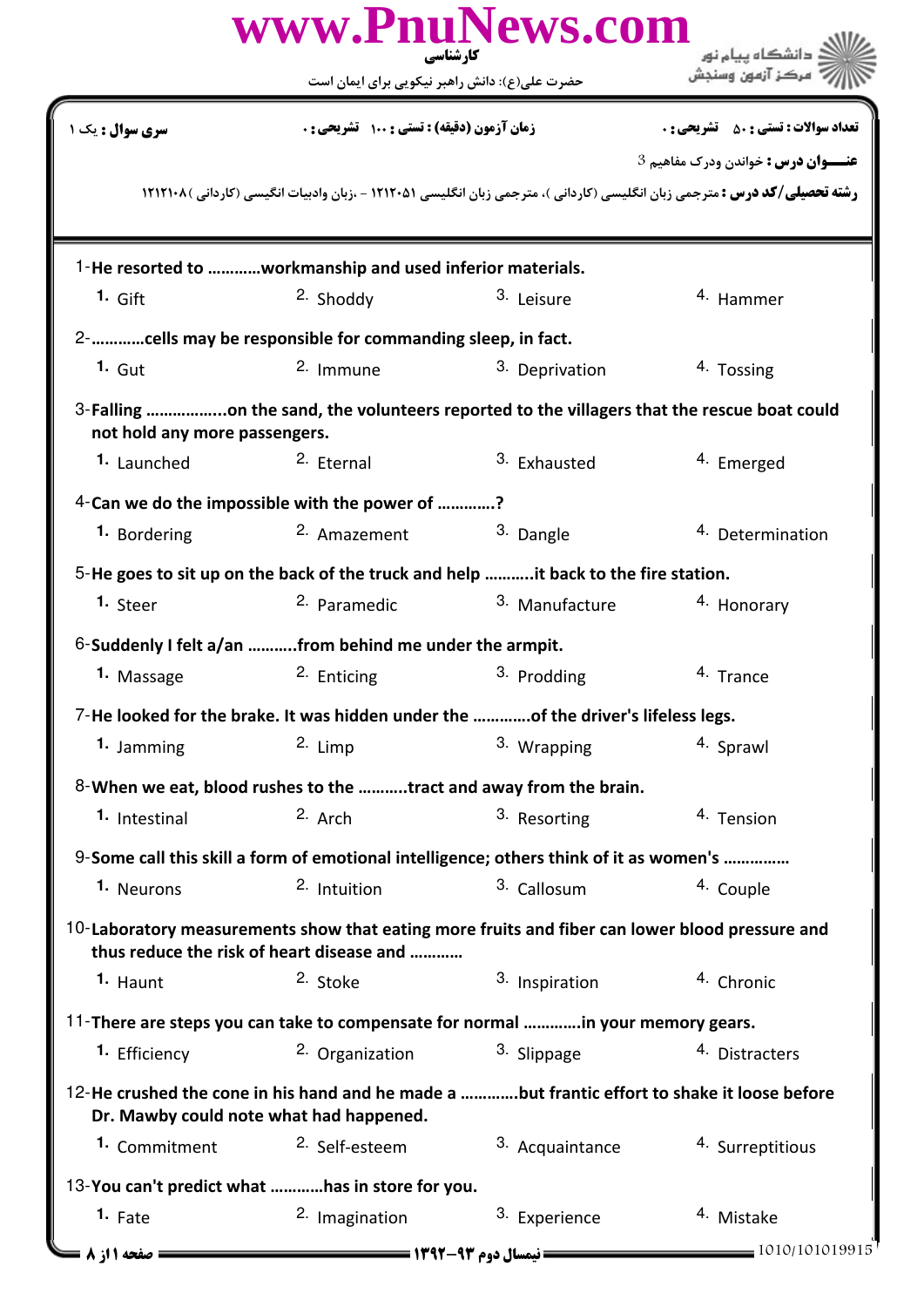|                                                                           | کار شناسی                                       | www.PnuNews.com                                                                                                                  | دانشگاه پیام نور                             |  |  |
|---------------------------------------------------------------------------|-------------------------------------------------|----------------------------------------------------------------------------------------------------------------------------------|----------------------------------------------|--|--|
|                                                                           | حضرت علی(ع): دانش راهبر نیکویی برای ایمان است   |                                                                                                                                  | مركز آزمون وسندش                             |  |  |
| <b>سری سوال :</b> یک ۱                                                    | زمان آزمون (دقیقه) : تستی : ۱۰۰٪ تشریحی : ۰     |                                                                                                                                  | <b>تعداد سوالات : تستي : 50 ٪ تشريحي : 0</b> |  |  |
|                                                                           |                                                 |                                                                                                                                  | عنـــوان درس: خواندن ودرک مفاهیم 3           |  |  |
|                                                                           |                                                 | <b>رشته تحصیلی/کد درس :</b> مترجمی زبان انگلیسی (کاردانی )، مترجمی زبان انگلیسی ۱۲۱۲۰۵۱ - ،زبان وادبیات انگیسی (کاردانی )۱۲۱۲۱۰۸ |                                              |  |  |
|                                                                           |                                                 |                                                                                                                                  |                                              |  |  |
|                                                                           |                                                 | 14-Desperate to get the kids out of the line of fire, Wally to the driver's side.                                                |                                              |  |  |
| 1. Tumbled                                                                | 2. Assumed                                      | 3. Strode                                                                                                                        | <sup>4</sup> Afforded                        |  |  |
| tech                                                                      |                                                 | 15-We have more time than ever before to remember it, those of us who are surrounded by high-                                    |                                              |  |  |
| 1. Responsibilities                                                       | <sup>2.</sup> Destructions                      | 3. Administrations                                                                                                               | 4. Appliances                                |  |  |
| what you are doing."                                                      |                                                 | 16-My friend was puzzled. He approached the man and said, "Good evening, friend. I was wondering                                 |                                              |  |  |
| 1. Went closer to                                                         | <sup>2.</sup> Looked at                         | 3. Said hello to                                                                                                                 | <sup>4.</sup> Walked around                  |  |  |
| 17-The police came and said, "You're angry, distraught and it's over."    |                                                 |                                                                                                                                  |                                              |  |  |
| 1. Very tired and hungry                                                  |                                                 | <sup>2.</sup> Very worried and upset                                                                                             |                                              |  |  |
| 3. Very sad and lonely                                                    |                                                 | <sup>4.</sup> Very hungry and thirsty                                                                                            |                                              |  |  |
| 18-Fortunately you had enough gumption not to give up on yours.           |                                                 |                                                                                                                                  |                                              |  |  |
| 1. Feeling                                                                | <sup>2.</sup> Courage                           | 3. Support                                                                                                                       | 4. Power                                     |  |  |
| 19-The son and daughter-in-law became irritated with the mess.            |                                                 |                                                                                                                                  |                                              |  |  |
| 1. Very sad                                                               | 2. Rather happy                                 | 3. Slightly angry                                                                                                                | 4. Very nervous                              |  |  |
|                                                                           | horrible swerve that threw me against the door. | 20-I was in the tiny bathroom in the back of the plane when I felt the slamming jolt, and then the                               |                                              |  |  |
| 1. A very loud sound                                                      |                                                 | 2. An upward movement                                                                                                            |                                              |  |  |
| <sup>3.</sup> A quick fall of an object                                   |                                                 | <sup>4.</sup> A sudden violent movement                                                                                          |                                              |  |  |
| 21-The next step was confession: a speech before 200 stunned businessmen. |                                                 |                                                                                                                                  |                                              |  |  |
| 1. Shocked                                                                | 2. Wealthy                                      | 3. Successful                                                                                                                    | 4. Interested                                |  |  |
|                                                                           |                                                 | 22-6Amusing myself at the bench in the basement, I whacked my finger with a hammer.                                              |                                              |  |  |
| $1.$ Cut                                                                  | 2. Beat                                         | 3. Knock                                                                                                                         | 4. Shot                                      |  |  |
| the social and emotional issues of his life.                              |                                                 | 23-Rick confronted once again the inadequacy of his formal education in preparing him to deal with                               |                                              |  |  |
| 1. Denied                                                                 | <sup>2.</sup> Avoided                           | 3. Studied                                                                                                                       | <sup>4</sup> Faced                           |  |  |
| 24-She snatched it from him and thought, "Oh brother,                     |                                                 |                                                                                                                                  |                                              |  |  |
| 1. Grabbed                                                                | 2. Threw                                        | 3. Held                                                                                                                          | <sup>4.</sup> Dropped                        |  |  |
|                                                                           |                                                 |                                                                                                                                  |                                              |  |  |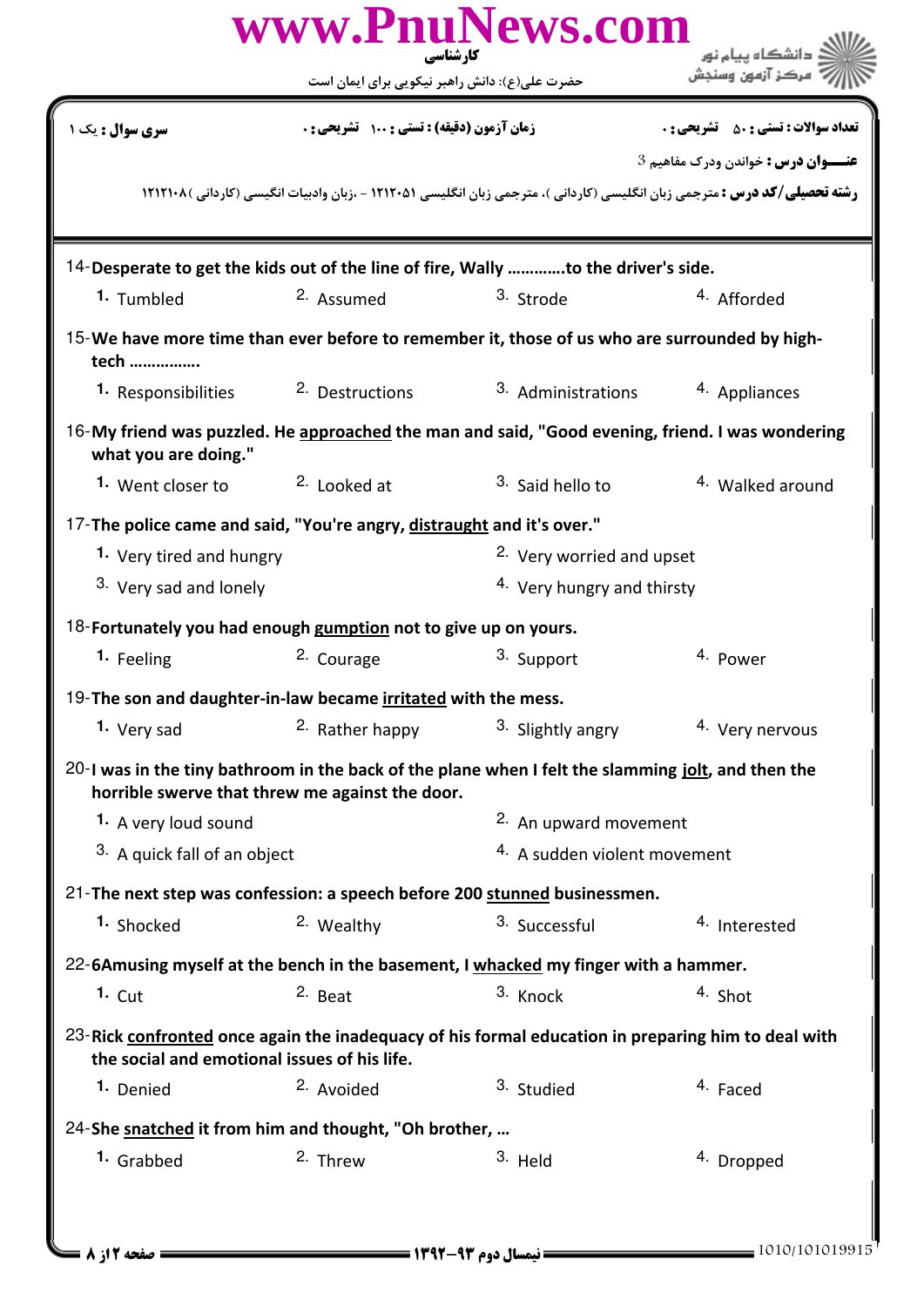|                                                                                                   | www.PnuNews.com<br>کار شناسی                                                                                                                                                               |                                                |                                                                                            |  |
|---------------------------------------------------------------------------------------------------|--------------------------------------------------------------------------------------------------------------------------------------------------------------------------------------------|------------------------------------------------|--------------------------------------------------------------------------------------------|--|
|                                                                                                   | حضرت علی(ع): دانش راهبر نیکویی برای ایمان است                                                                                                                                              |                                                |                                                                                            |  |
| <b>سری سوال :</b> یک ۱                                                                            | زمان آزمون (دقیقه) : تستی : 100 تشریحی : 0                                                                                                                                                 |                                                | <b>تعداد سوالات : تستي : 50 ٪ تشريحي : 0</b><br><b>عنـــوان درس :</b> خواندن ودرک مفاهیم 3 |  |
|                                                                                                   | <b>رشته تحصیلی/کد درس :</b> مترجمی زبان انگلیسی (کاردانی )، مترجمی زبان انگلیسی ۱۲۱۲۰۵۱ - ،زبان وادبیات انگیسی (کاردانی )۱۲۱۲۱۰۸                                                           |                                                |                                                                                            |  |
|                                                                                                   |                                                                                                                                                                                            |                                                |                                                                                            |  |
| Earth.                                                                                            | 25-While most are safely tucked away in their respective orbits, a few swing dangerously close to the                                                                                      |                                                |                                                                                            |  |
|                                                                                                   | 1. Move rapidly from one position to another                                                                                                                                               |                                                |                                                                                            |  |
|                                                                                                   | <sup>2.</sup> Remain in a safe place away from other things                                                                                                                                |                                                |                                                                                            |  |
|                                                                                                   | 3. Get very close to other things of the same kind                                                                                                                                         |                                                |                                                                                            |  |
|                                                                                                   | <sup>4.</sup> Stay in one place and then move to another                                                                                                                                   |                                                |                                                                                            |  |
|                                                                                                   | 26-I was not too alarmed, but was completely doubled up with stomach cramps.                                                                                                               |                                                |                                                                                            |  |
| 1. Hunger                                                                                         | $2.$ Pain                                                                                                                                                                                  | 3. Trouble                                     | 4. Emptiness                                                                               |  |
|                                                                                                   | 27-Several recent studies suggest that walking briskly three or four times a day for 10 minutes at a<br>time may provide many of the same benefits as walking continuously for 30 minutes. |                                                |                                                                                            |  |
| 1. Completely                                                                                     | <sup>2.</sup> Carefully                                                                                                                                                                    | 3. Quickly                                     | <sup>4</sup> Regularly                                                                     |  |
| 28-"I was still standing up," recalls Roger.                                                      |                                                                                                                                                                                            |                                                |                                                                                            |  |
| 1. $Says$                                                                                         | <sup>2.</sup> Shouted                                                                                                                                                                      | 3. Whishes                                     | <sup>4.</sup> Remembered                                                                   |  |
|                                                                                                   | 29-She suffered almost constantly from undiagnosed pain.                                                                                                                                   |                                                |                                                                                            |  |
| 1. Uncertain                                                                                      | 2. Unaware                                                                                                                                                                                 | 3. Unacceptable                                | 4. Abnormal                                                                                |  |
| 30-I saw that the couple were not walking in the cross-walk, but were instead veering diagonally. |                                                                                                                                                                                            |                                                |                                                                                            |  |
| 1. Going faster than usual                                                                        |                                                                                                                                                                                            | <sup>2</sup> . Changing direction all the time |                                                                                            |  |
|                                                                                                   | 3. Suddenly moving in a different direction                                                                                                                                                | 4. Running in a very dangerous way             |                                                                                            |  |
|                                                                                                   |                                                                                                                                                                                            |                                                |                                                                                            |  |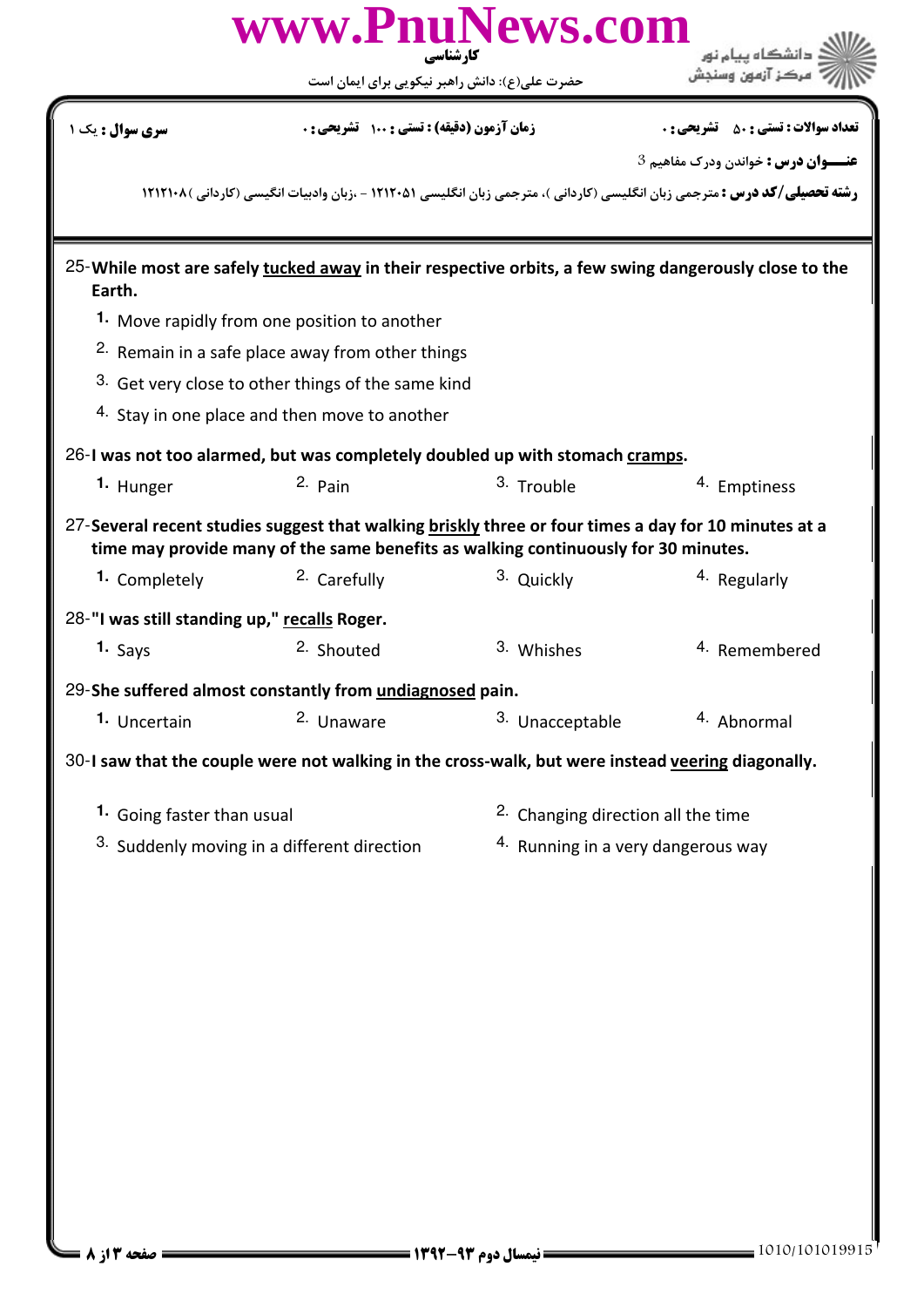

حضرت علي(ع): دانش راهبر نيكويي براي ايمان است

### نعداد سوالات : تستي : ۵۰ تشريحي : . زمان آزمون (دقيقه) : تستي : ۱۰۰ تشريحي : . سري سوال : يک 1



 $\,3\,$  عنـــوان درس : خواندن ودرک مفاهیم

ر**شته تحصیلی/کد درس :** مترجمی زبان انگلیسی (کاردانی )، مترجمی زبان انگلیسی ۱۲۱۲۰۵ - ،زبان وادبیات انگیسی (کاردانی )۱۲۱۲۱۰۸

#### Passage I

There were once two men, both seriously ill, in the same small room of a great hospital. Quite a small room, it had one window looking out on the world. One of the men, as part of his treatment, was allowed to sit up in bed for an hour in the afternoon (something to do with draining the fluid from his lungs). His bed was next to the window. But the other man had to spend all his time flat on his back.

Every afternoon when the man next to the window was propped up for his hour, he would pass the time by describing what he could see outside. The window apparently overlooked a park where there was a lake. There were ducks and swans in the lake, and children came to throw them bread and sail model boats. People walked hand in hand beneath the trees, and there were flowers and stretches of grass, games of softball. And at the back, behind the fringe of trees, was a fine view of the city skyline.

The man on his back would listen to the other man describe all of this, enjoying every minute. He heard how a child nearly fell into the lake, and how beautiful a little girl was in her summer dress. His friend's descriptions eventually made him feel he could almost see what was happening outside.

Then one fine afternoon, the thought struck him: Why should the man next to the window have all the pleasure of seeing what was going on? Why shouldn't he get the chance? He felt ashamed, but the more he tried not to think like that, the worse he wanted a change. He'd do anything! One night as he stared at the ceiling, the other man suddenly woke up, coughing and choking, his hands groping for the button that would bring the nurse running. But the man watched without moving even when the sound of breathing stopped. In the morning, the nurse found the other man dead, and quietly took his body away.

As soon as it seemed decent, the man asked if he could be switched to the bed next to the window. So they moved him, tucked him in, and made him quite comfortable. The minute they left, he propped himself up on one elbow, painfully and laboriously, and looked out the window. It faced a blank wall.

#### Why was one of the men allowed to sit up in his bed? 31-

- <sup>2.</sup> To take a lookout of the window.
- 3. To let the fluid flow out of his lungs.
- 4. To tell the other man what he could see.

# What did the man next to the window really see when he sat up? 32-

**1.** A blank wall.

 $2.$  A park and a lake.

3. A lake with ducks and swans.

**1.** To breathe more easily.

 $4.$  A fine view of the city skyline.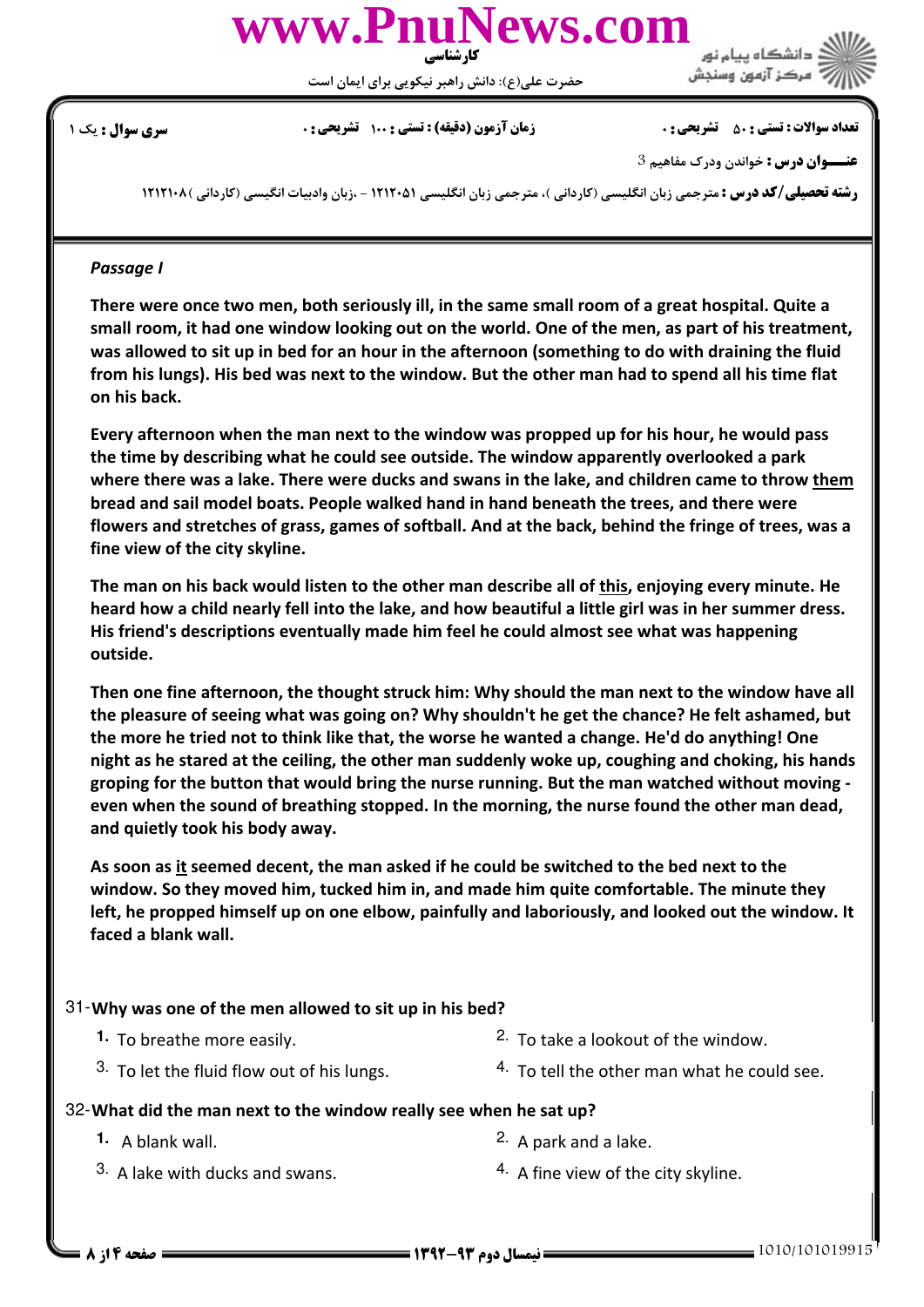

حضرت علي(ع): دانش راهبر نيكويي براي ايمان است

نعداد سوالات : تستي : ۵۰ تشريحي : . زمان آزمون (دقيقه) : تستي : ۱۰۰ تشريحي : . سري سوال : يک 1

 $\,3\,$  عنـــوان درس : خواندن ودرک مفاهیم

ر**شته تحصیلی/کد درس :** مترجمی زبان انگلیسی (کاردانی )، مترجمی زبان انگلیسی ۱۲۱۲۰۵ - ،زبان وادبیات انگیسی (کاردانی )۱۲۱۲۱۰۸

## What did the man on his back want to do? 33-

- He wanted to take a walk in the park. **1.**
- <sup>2.</sup> He wanted to have the bed next to the window.
- <sup>3.</sup> He wanted the nurses to take him to another room.
- $4.$  He wanted the man to describe everything that he saw.

## What did the man on his back do when the other man started coughing and choking? 34-

- 1. He tried to call the nurse.
- <sup>2.</sup> He just watched without moving.
- $3.$  He stared at the ceiling of the hospital room.
- $4.$  He searched for the button that would bring the nurse.

#### What happened after the man next to the window died? 35-

- 1. The other man asked to be switched to the other bed.
- <sup>2.</sup> The other man moved his bed next to the window.
- <sup>3.</sup> The other man sat up to look out the window.
- $4.$  The other man was taken to another room.

### 36-The word "them" in the second paragraph refers to ...........

- **1.** ducks and swans **1. 2.** children  $4.$  all the people in the park  $3.$  the two men
- 37-The word "this" in the third paragraph refers to ...........
	- **1.** the of the above **1.** 2. the lake the people all park 3. 4.
		-

# 38-The word "it" in paragraph 5 refers to ...........

- **1.** no man's death **1.** 2. the story
- <sup>3.</sup> the relationship between them  $1.36$  for the reference

# 39-The man next to the window ...........

- **1.** had made up all the stories. The stories are the set of 2. was in trouble.
- $3.$  enjoved everything that he saw.
- -
	- 4. told the other man what he really saw.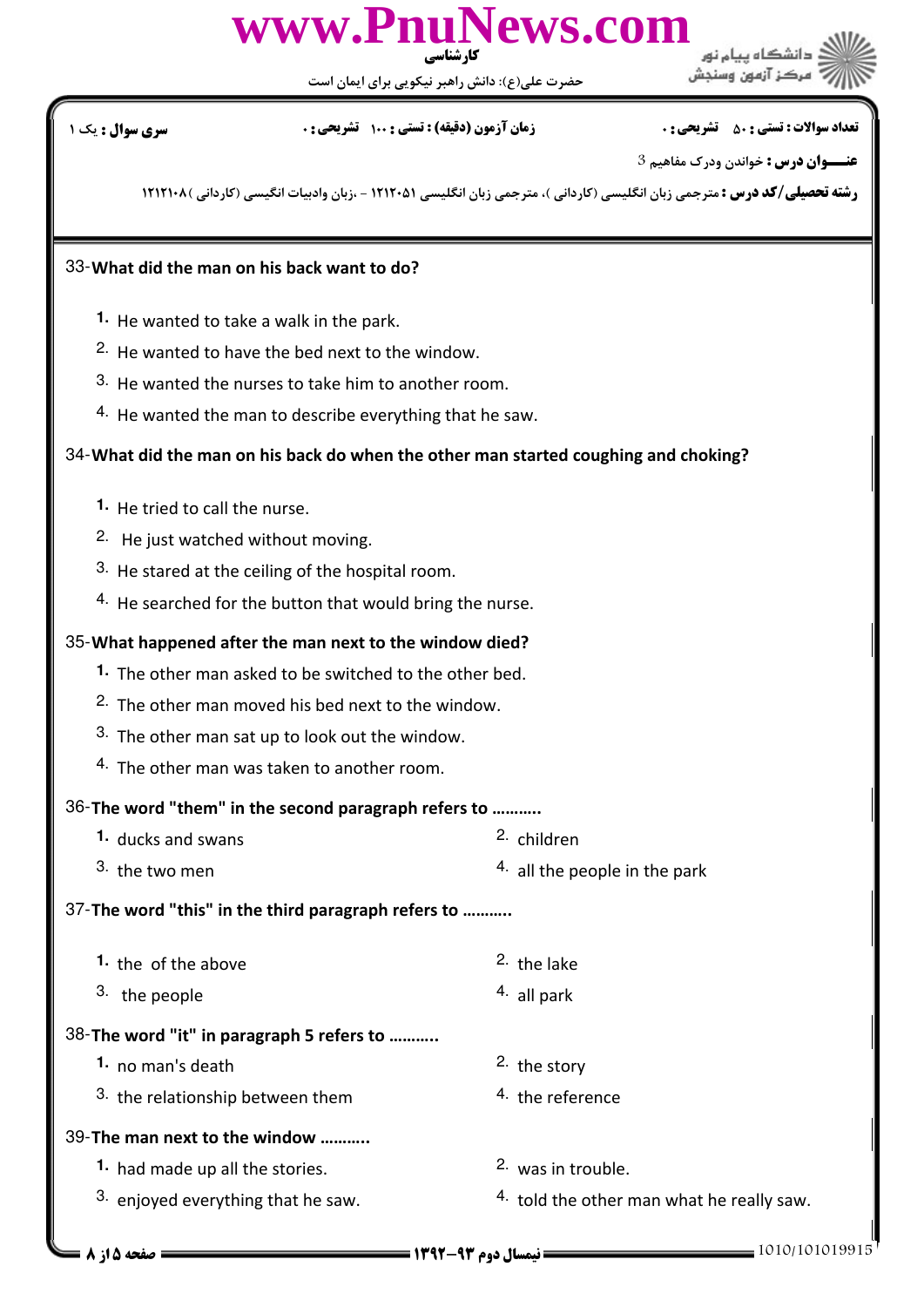

حضرت علي(ع): دانش راهبر نيكويي براي ايمان است

### نعداد سوالات : تستي : ۵۰ تشريحي : . زمان آزمون (دقيقه) : تستي : ۱۰۰ تشريحي : . سري سوال : يک 1

مركز آزمون وسنجش

 $\,3\,$  عنـــوان درس : خواندن ودرک مفاهیم

ر**شته تحصیلی/کد درس :** مترجمی زبان انگلیسی (کاردانی )، مترجمی زبان انگلیسی ۱۲۱۲۰۵ - ،زبان وادبیات انگیسی (کاردانی )۱۲۱۲۱۰۸

#### Passage II

The little country schoolhouse was heated by an old-fashioned coal stove. A little boy had the job of coming to school early each day to start the fire and warm the room before his teacher and his classmates arrived. One morning they arrived to find the schoolhouse engulfed in flames. They dragged the unconscious little boy out of the flaming building more dead than alive. He had major burns over the lower half of his body and was taken to the nearby county hospital.

From his bed the dreadfully burned, semi-conscious little boy faintly heard the doctor talking to his mother. The doctor told his mother that her son would surely die - which was for the best, really - for the terrible fire had devastated the lower half of his body.

But the brave boy didn't want to die. He made up his mind that he would survive. Somehow, to the amazement of the physician, he did survive. When the mortal danger was past, he again heard the doctor and his mother speaking quietly. The mother was told that since the fire had destroyed so much flesh in the lower part of his body, it would almost be better if he had died, since he was doomed to be a lifetime cripple with no use at all of his lower limbs. Once more the brave boy made up his mind. He would not be a cripple. He would walk. But unfortunately from the waist down, he had no motor ability. His thin legs just dangled there, all but lifeless.

Ultimately he was released from the hospital. Everyday his mother would massage his little legs, but there was no feeling, no control, nothing. Yet his determination that he would walk was as strong as ever. When he wasn't in bed, he was confined to a wheelchair. One sunny day his mother wheeled him out into the yard to get some fresh air. This day, instead of sitting there, he threw himself from the chair. He pulled himself across the grass, dragging his legs behind him. He worked his way to the white fence bordering their lot. With great effort, he raised himself up on the fence. Then, little by little, he began dragging himself along the fence, resolved that he would walk. He started to do this everyday until he wore a smooth path all around the yard beside the fence. There was nothing he wanted more than to develop life in those legs.

Ultimately through his daily massages, his iron persistence and his resolute determination, he did develop the ability to stand up, then to walk haltingly, then to walk by himself- and then - to run. He began to walk to school, then to run to school, to run for the sheer joy of running. Later in college he made the track team. Some years later, this young man who was not expected to survive, who would surely never walk, who could never hope to run - this determined young man, Dr. Glenn Cunningham, ran the world's fastest mile!

## Why did the little boy go to school earlier than others? 40-

- 1. To warm the room before others came.  $\frac{2}{1}$  To clean the country schoolhouse.
- <sup>3.</sup> To be the first one there.  $\frac{4}{10}$  To study his books.
- -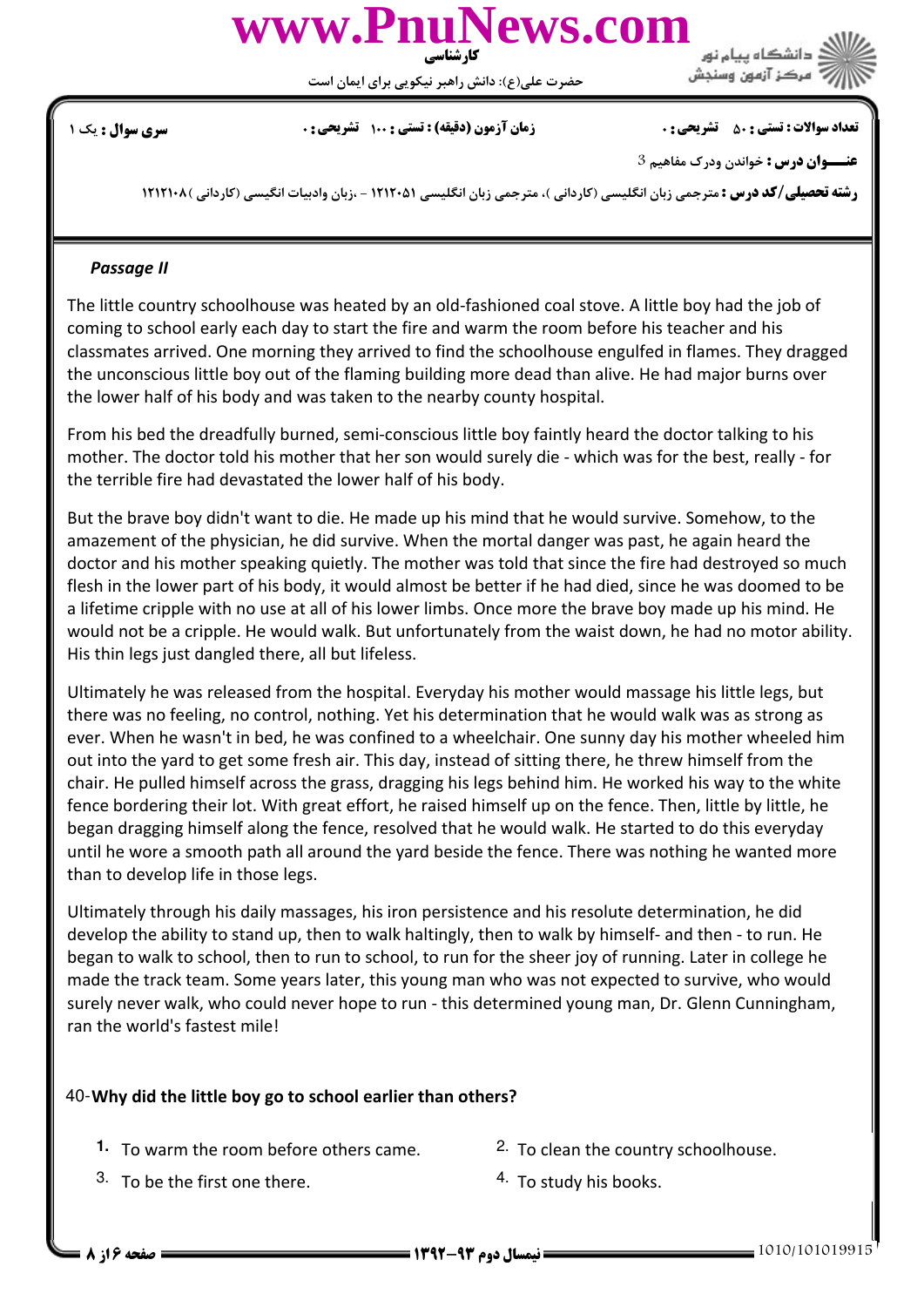